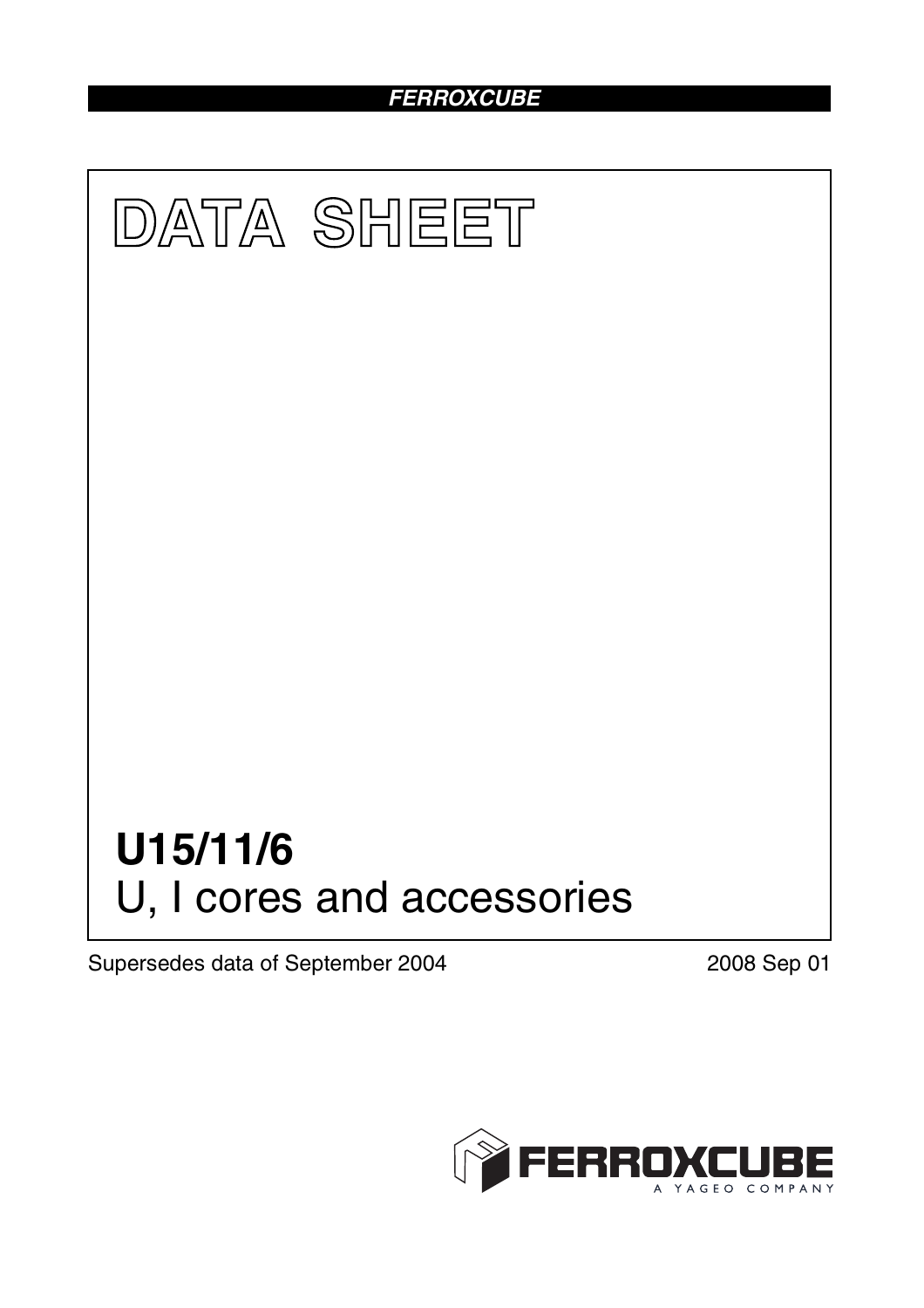# U, I cores and accessories U15/11/6

#### **CORE SETS**

#### **Effective core parameters**

| <b>SYMBOL</b>             | <b>PARAMETER</b>  | <b>VALUE</b> | <b>UNIT</b>     |
|---------------------------|-------------------|--------------|-----------------|
| $\Sigma(I/A)$             | core factor (C1)  | 1.60         | $mm-1$          |
| $V_{e}$                   | effective volume  | 1680         | mm <sup>3</sup> |
| $\mathsf{I}_{\mathsf{e}}$ | effective length  | 52           | mm              |
| Ae                        | effective area    | 32.3         | mm <sup>2</sup> |
|                           | mass of core half | $\approx 4$  | g               |



#### **Core halves**

AL measured on a combination of 2 U cores.

| <b>GRADE</b> | $A_{L}$<br>(nH) | μe             | <b>TYPE NUMBER</b> |
|--------------|-----------------|----------------|--------------------|
| 3C90         | 1400 ± 25%      | $\approx$ 1900 | U15/11/6-3C90      |
| 3C94         | 1400 ± 25%      | $\approx$ 1900 | U15/11/6-3C94      |
| 3C11         | $2400 + 25%$    | $\approx$ 3080 | U15/11/6-3C11      |
| 3E27         | $3400 + 25%$    | $\approx 4300$ | U15/11/6-3E27      |

#### **Properties of core sets under power conditions**

| <b>GRADE</b> | $B(mT)$ at                                    |                                                 | CORE LOSS (W) at                                 |                                                 |
|--------------|-----------------------------------------------|-------------------------------------------------|--------------------------------------------------|-------------------------------------------------|
|              | $H = 250$ A/m;<br>f = 25 kHz;<br>$T = 100 °C$ | $f = 25$ kHz;<br>$B = 200 mT$ ;<br>$T = 100 °C$ | $f = 100$ kHz;<br>$B = 100 mT$ ;<br>$T = 100 °C$ | $f = 100$ kHz;<br>$B = 200$ mT;<br>$T = 100 °C$ |
| 3C90         | ≥320                                          | $\leq 0.2$                                      | $\leq 0.22$                                      |                                                 |
| 3C94         | ≥320                                          |                                                 | ≤ 0.17                                           | $\leq 1.0$                                      |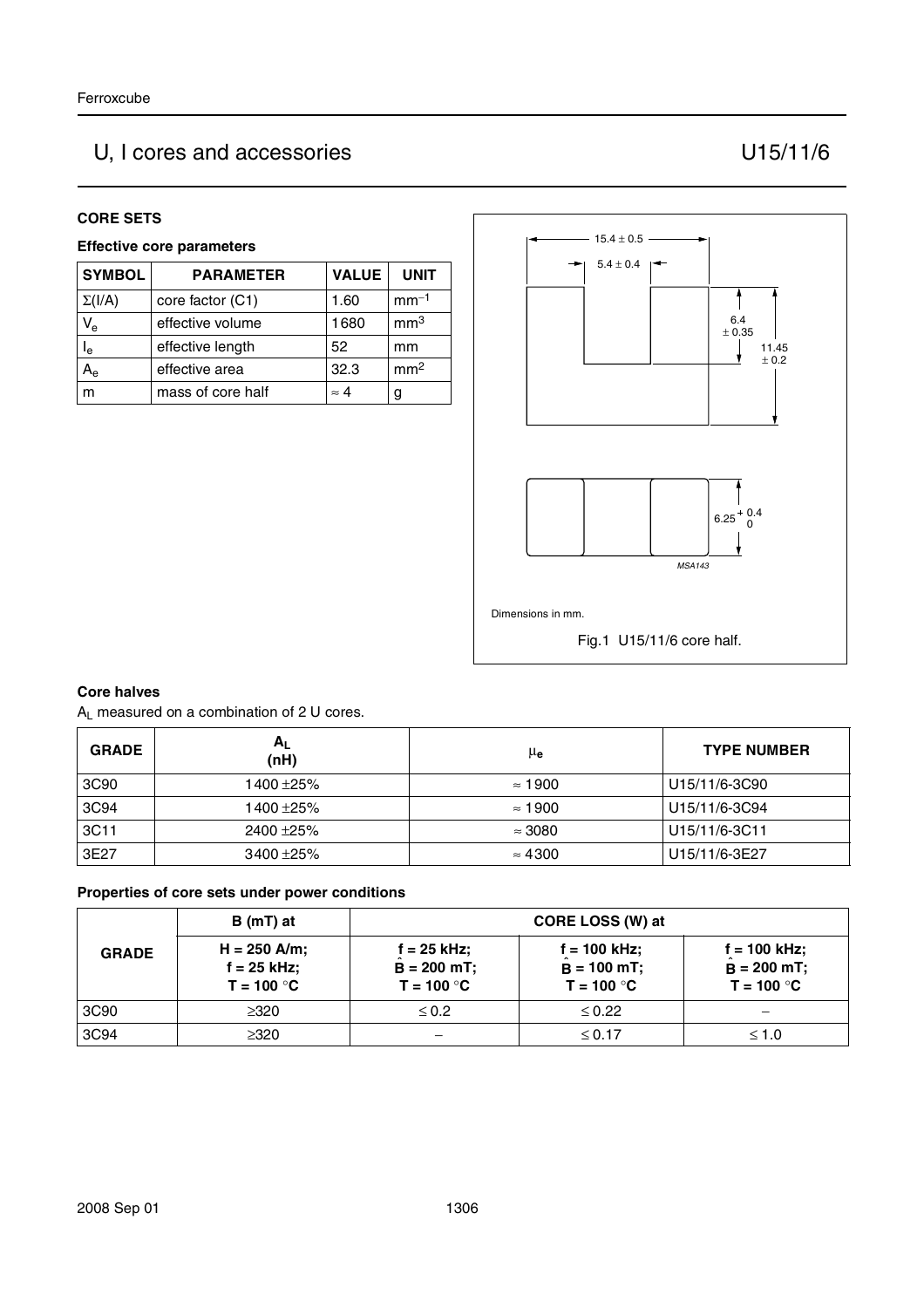## U, I cores and accessories U15/11/6

#### **COIL FORMERS**

#### **General data 4-pins U15/11/6 coil former**

| <b>PARAMETER</b>              | <b>SPECIFICATION</b>                                                                                                          |
|-------------------------------|-------------------------------------------------------------------------------------------------------------------------------|
| Coil former material          | polyethyleneterephtalate (PET), glass-reinforced, flame retardant in accordance<br>with "UL 94V-0"; UL file number E69578 (M) |
| Pin material                  | copper-tin alloy (CuSn), tin (Sn) plated                                                                                      |
| Maximum operating temperature | 155 °C, "IEC 60085", class F                                                                                                  |
| Resistance to soldering heat  | "IEC 60068-2-20", Part 2, Test Tb, method 1B: 350 °C, 3.5 s                                                                   |
| Solderability                 | "IEC 60068-2-20", Part 2, Test Ta, method 1: 235 °C, 2 s                                                                      |



#### **Winding data and area product for 4-pins U15/11/6 coil former**

| <b>NUMBER OF</b><br><b>SECTIONS</b> | <b>WINDING</b><br><b>AREA</b><br>(mm <sup>2</sup> ) | <b>MINIMUM</b><br><b>WINDING</b><br><b>WIDTH</b><br>(mm) | <b>AVERAGE</b><br><b>LENGTH OF</b><br>TURN<br>(mm) | <b>AREA</b><br><b>PRODUCT</b><br>Ae x Aw<br>(mm <sup>4</sup> ) | <b>TYPE NUMBER</b> |
|-------------------------------------|-----------------------------------------------------|----------------------------------------------------------|----------------------------------------------------|----------------------------------------------------------------|--------------------|
|                                     | 38.7                                                | 9.7                                                      | 46.6                                               | 1250                                                           | CPH-U15/11/6-1S-4P |
|                                     | $2 \times 17.9$                                     | $2 \times 4.45$                                          | 46.6                                               | 2 x 578                                                        | CPH-U15/11/6-2S-4P |